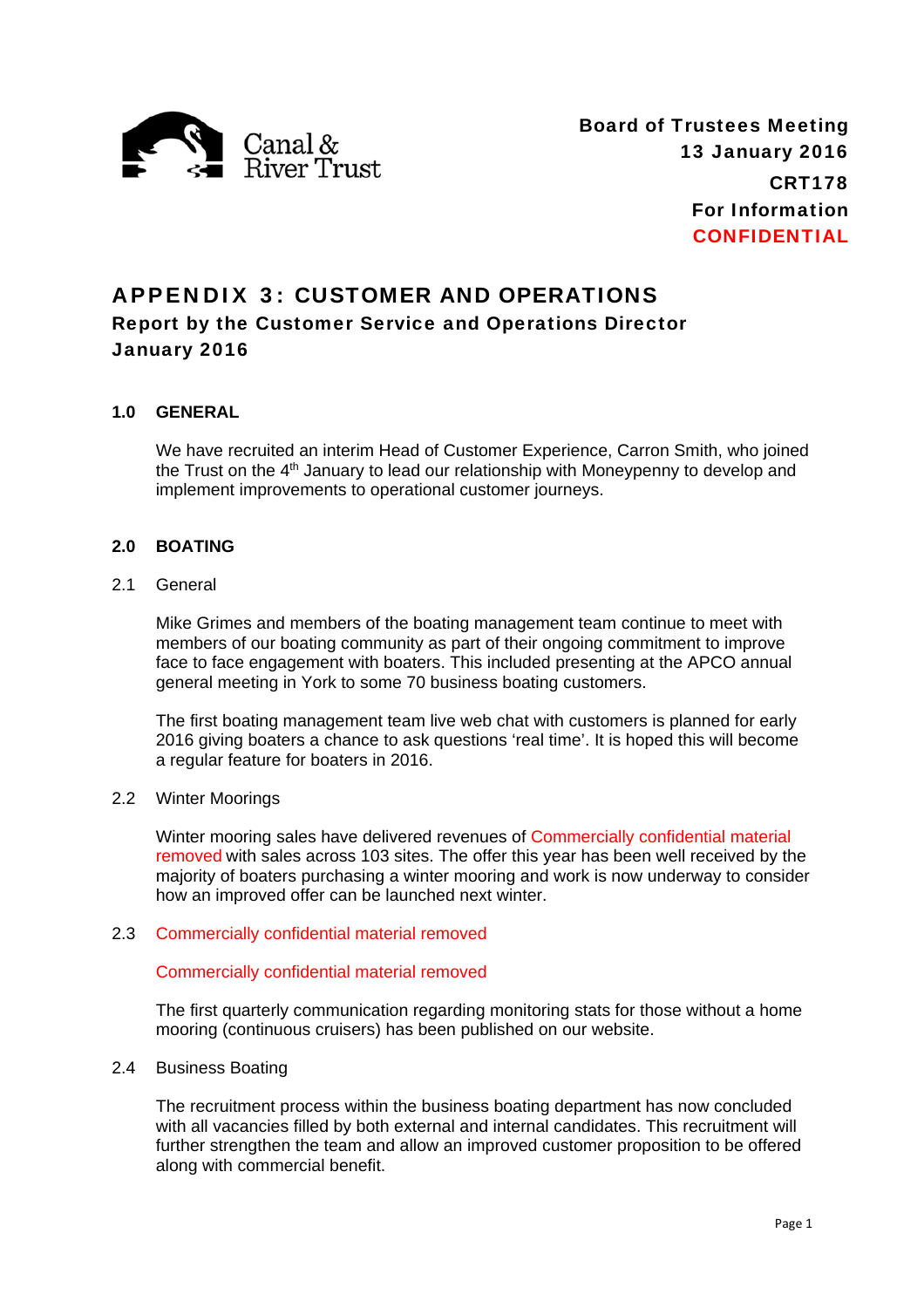The roving traders associations held their Christmas market event  $11<sup>th</sup>$  to  $13<sup>th</sup>$ December in Birmingham. This was the last of a successful season of floating markets across the network with another full programme planned in 2016.

#### **3.0 CUSTOMER SERVICE PROJECTS**

3.1 Share the Space, Drop your Pace Report

Planning workshops have taken place in each of the Waterways to inform localised and targeted campaigns in their areas, supported by the project team with implementation plans due for submission in mid-January.

The first of a series of Twitter Q&As has taken place, with Dick Vincent answering general questions and local concerns, and highlighting the campaign's objectives and messages.

Bespoke maplets are being developed for each area and will support the campaign messages.

3.2 Management Plans for Trust Destinations

The first tranche of contracts have been awarded whereby external consultants will produce development plans with detailed action & delivery plans for 7 Trust sites by the end of March 2016. These sites are:

Anderton Boat Lift (NW&B) Audlum (NW&B) Standedge Visitor Centre (M&P) Foxton Locks (SE) Stoke Bruerne (SE) Leigh (NW) Bingley 5 Rise Locks (NW)

Following the Visit England guidelines, the consultants will work with stakeholders to look at 5 key areas. The output of this work for each site will be a management plan that considers actions to increase footfall, improvements to the customer experience, opportunities to deliver increased revenue.

By appointing a variety of consultants – from national to locally based small companies – across a variety of destinations, we will develop a robust framework & model for the next tranche of management plans across other destinations in 2016 / 17.

#### 3.3 Online Booking Systems

We are currently working with the IT company Gamma to move 7 waterway paperbased booking processes to an automated online system. The 7 locations are:

Ribble Link (NW) Liverpool Link (NW) Standedge Tunnel (M&P) Frankton Locks (NW&B) Wigan Dry Dock (NW)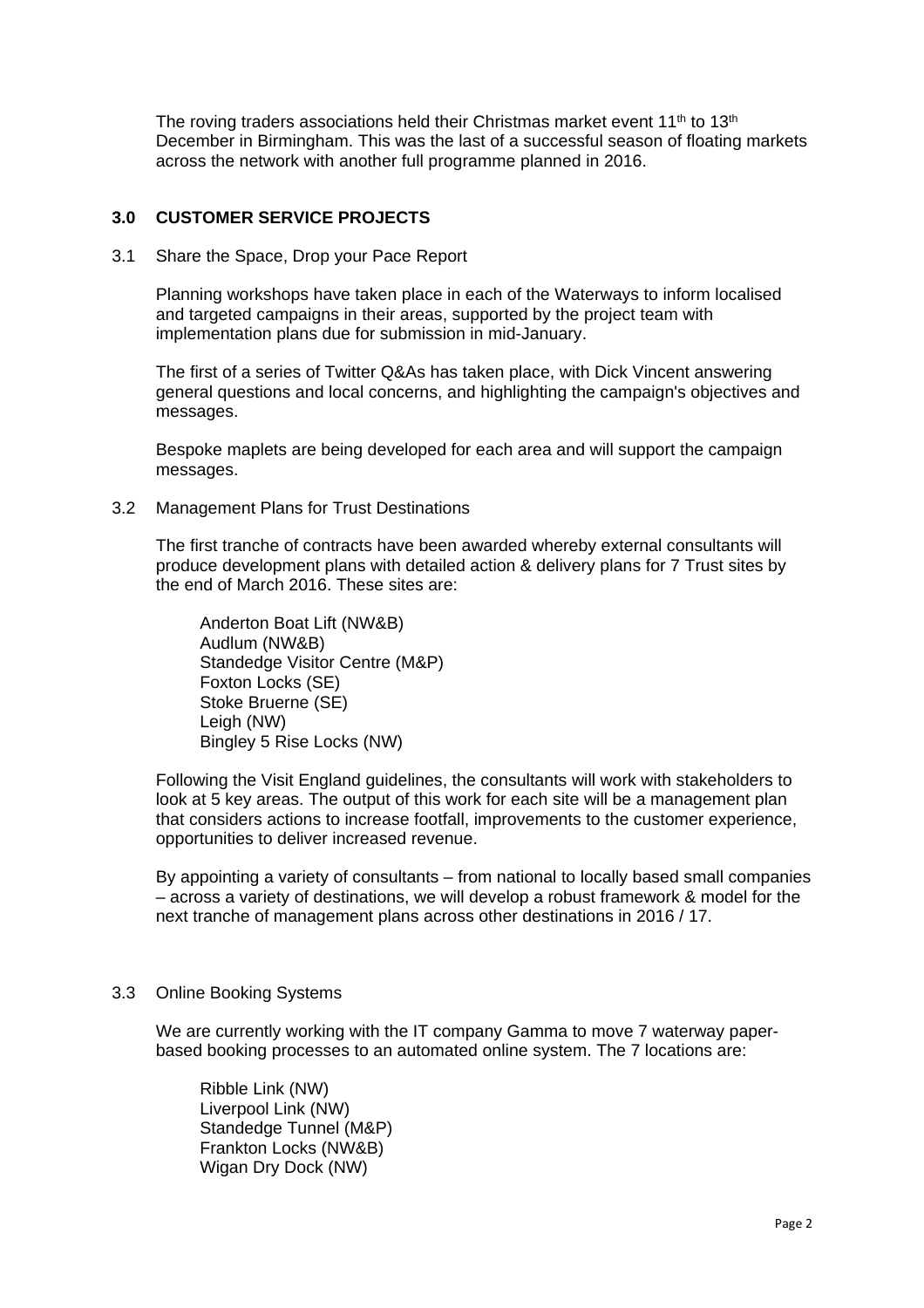Ellesmere Dry Dock (NW) Anderton Boat Passages (NW&B)

3.4 Moneypenny – Call Centre Customer Service

November saw another seasonal reduction in call and e-mail volume, though total number of enquiries remains higher, at 30% more enquiries than during November 2014. As outlined in the business plan, we have reduced headcount in the team by one full time employee. Service levels continue to meet the agreed standards. More indepth analysis and categorisation of licence renewal calls is currently being conducted to give greater insight into the reason why so many people chose to call instead of renewing online. More generally, we are taking advantage of a reduction in the number of enquiries to arrange experience days for the team and refresh their knowledge and training.

#### **4.0 MUSEUMS**

- 4.1 Marketing
- 4.1.1 Rebrand

The National Waterways Museum, Ellesmere Port and the Gloucester Waterways Museum both have separate brand identities that are inconsistent and not aligned with the CRT branding. We are looking to develop an identity for the National Waterways Museum – Ellesmere Port & Gloucester that sits comfortably within an overarching CRT branding style. A tender invite to develop options for moving forward has been produced by the Museums Marketing Manager and the Head of Marketing for CRT and will be issued shortly.

#### 4.1.2 Market Research

The Museum Marketing Manager has also been leading on an audience development programme which starts with market research of our current audiences. Working with the Audience Agency (an Arts Sector Audience development Company) postcode data has been collected and visitor surveys conducted at both sites. The objective is to identify who our current – and potential – audiences are, and to target these more effectively. Our aim is to grow our audiences from the current 30K visitors to 150K visitors per site per annum.

#### 4.1.3 Collections and Archives

The Museums have been successful in securing Esmee Fairbairn Collections Fund money to review our boat collection (some 73 boats) and to recommendations for their short, middle and long term future. Two consultants, Emma Chaplin and Rachel Mulhearn, have been appointed and they come with much experience in this area. Emma is a former Keeper of Collections for the Waterways Trust, whilst Rachel was previously Keeper of the Merseyside Maritime Museum.

#### **5.0 PARTNERSHIPS**

The Waterway Partnership Chairs had their first forum meeting, which took place prior to the regular meeting between CRT and the Chairs held in November. A number of items for future discussion have been identified including: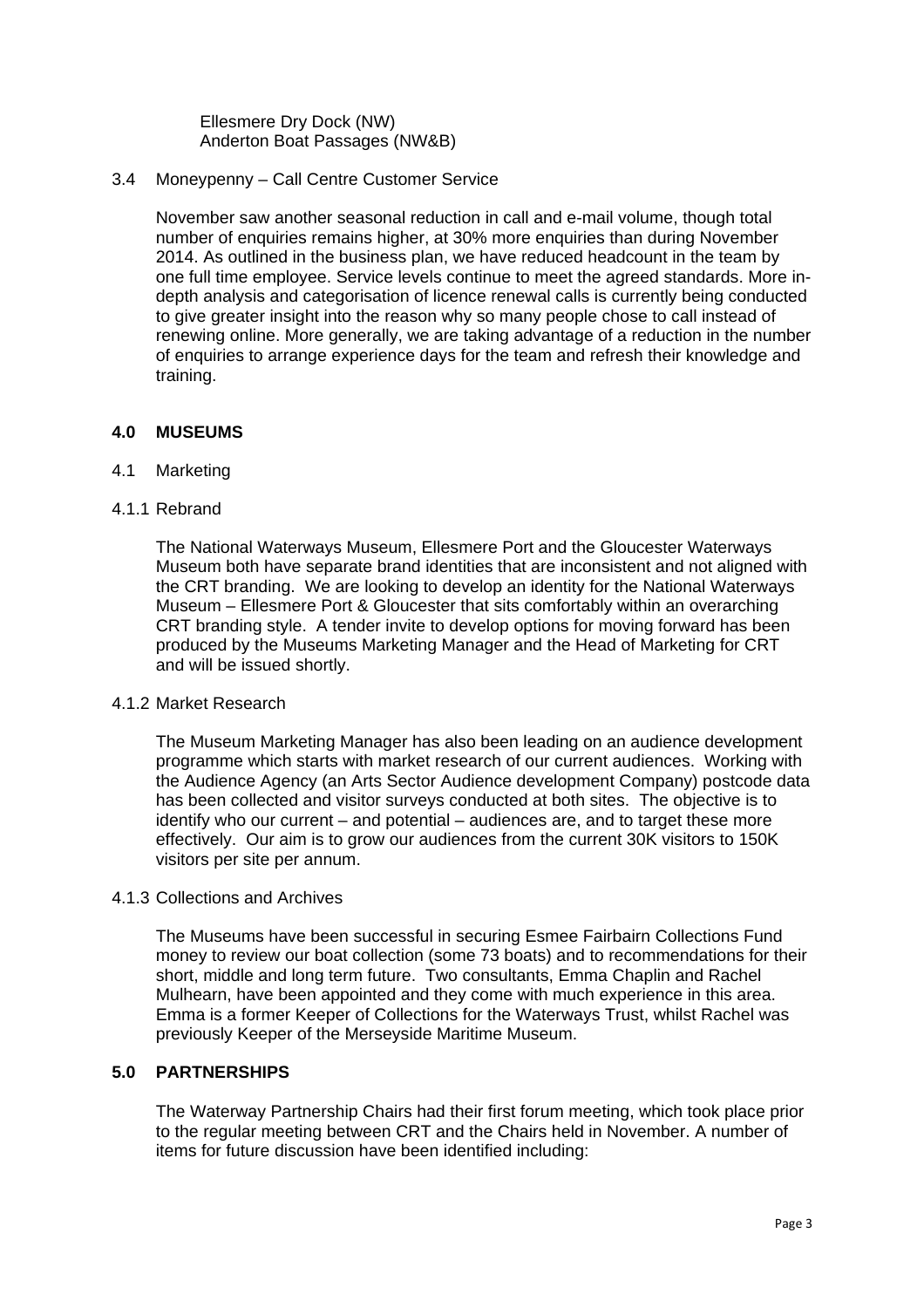- Sharing and Communication between Chairs
- Sharing and communication between waterways managers
- Sharing project ideas and developments
- Partnerships' Make-up and Community Engagement
- Role of chair vis-a-vis waterways manager
- CRT PR
- Integrated plan for the whole waterway territory
- Attitude of CRT departments to partnerships

A further meeting of the Partnership Chairs is being planned for later January with Ian Rogers attending from CRT.

#### **6.0 WATERWAYS**

Handover of the Waterway Management teams from Vince Moran to Ian Rogers took place over November and December with formal responsibility beginning from January 2016.

Key areas of focus in the immediate future include:

- Clarity of the Waterway Managers role, alignment with the partnership and partnership chairs, and clarity around the new Development and Engagement Manager role
- Review the existing approach to measurement and KPIs
- Reporting on performance to the Trustees, the exec', and other colleagues.

## **7.0 VOLUNTEERING**

- 7.1 With just under **346,000** hours recorded to the end of December the number of volunteer hours is slightly behind plan (whole year target **475,000**). Volunteer Satisfaction is 89% (those willing to recommend their experience).
- 7.2 Community Adoptions numbers now exceed this year's target of 125, with 131 adoptions in place at the end of December.
- 7.3 Employee Volunteering

Since April 2015 employers from 21 different companies have participated in our employee volunteering offers and their employees teams have gifted nearly 2200 days of their time. Commercially confidential material removed

After 6 months planning and discussion, Bank of America Merrill Lynch have agreed to a 2 year partnership in North Wales and Border Counties. The relationship will ensure 160 employees participating in a volunteering experience with us over 6 events in each year, and generate a donation of Commercially confidential material removed to the Trust (in addition to the Commercially confidential material removed donation in 2015).

#### 7.4 Volunteer Recognition

The Trust operates a range of volunteer recognition methods, ranging from a simple thank you to a more sophisticated award system for adoption groups. During 2015 we have been rolling out a new system involving small gifts recognising volunteer long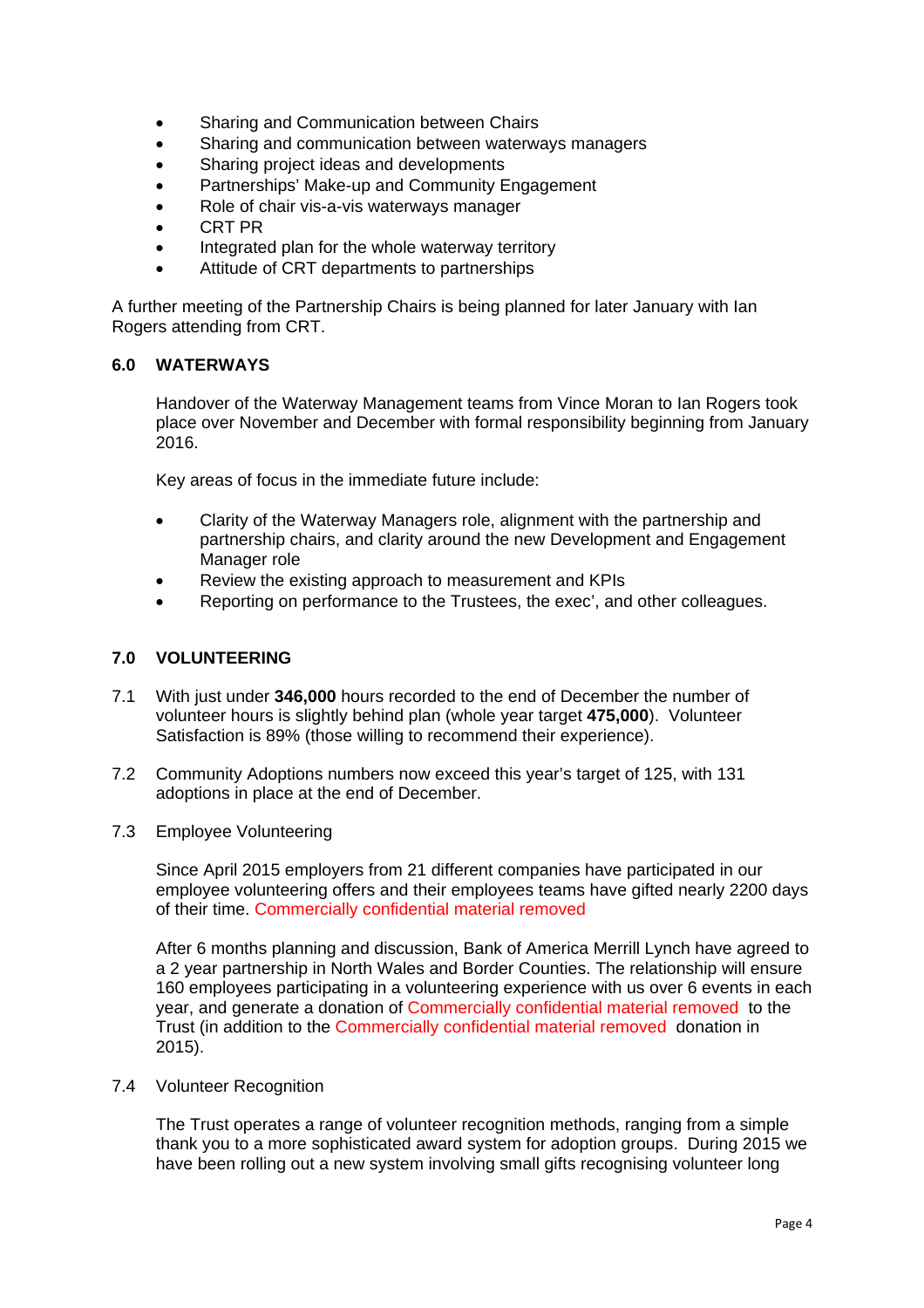service. This system started in September of this year and to date the following numbers of volunteers have received recognition of their sustained contributions;

- Mugs (and tea bags) >100 hours 489 volunteers have received these
- Bronze Lapel Pin >500 hours 277 volunteers have received these
- Silver Lapel Pin >1000 hours 117 volunteers have received these
- Gold Lapel Pin >2000 hours 16 volunteers have received these

The response from both managers and volunteers to this new system has been incredibly positive and our lapel pins are being worn with a great sense of pride by volunteers.

7.5 Volunteering Journey Research

Experienced consultant Lynn Blackadder has been appointed to facilitate the initial research needed to understand the 'health' of our Volunteer Journey – an initiative aiming to identify the key areas of priority for us to improve the volunteer experience and schedule actions over the next five years. Lynne has worked for National Trust, Scottish Arts Council, Imperial War Museum and the National Maritime Museum. Telephone interviews with Trust employees and volunteers are now underway. This is the first stage of the development of a comprehensive volunteering strategy which will ensure extensive growth and maximum impact of our volunteers. This initial research will be complete by end February 2016.

- 7.6 A knowledge exchange event was held in Birmingham in November for 30 community group representatives, all involved in the Waterway Adoption scheme. Jointly organised in partnership with Coventry University, with funding from the Economic and Social Research Council, the event aimed to gather views on the scheme and is part of the wider 'Volunteer Journey' research. Early feedback is that groups feel like they could contribute more if they were involved earlier in the planning stages of work. Overall very positive feedback on our management of the scheme and volunteer groups and lots of reported benefits on health, wellbeing etc.
- 7.7 Volunteer Lock Keepers 2016

Work is underway redesigning and improving the volunteer induction and training package in time for the 2016 intake of Volunteer Lock Keepers in the spring. In particular improvements to the safety training offered will be made and new elements incorporated to ensure our volunteers have a good understanding of Trust values & aspirations.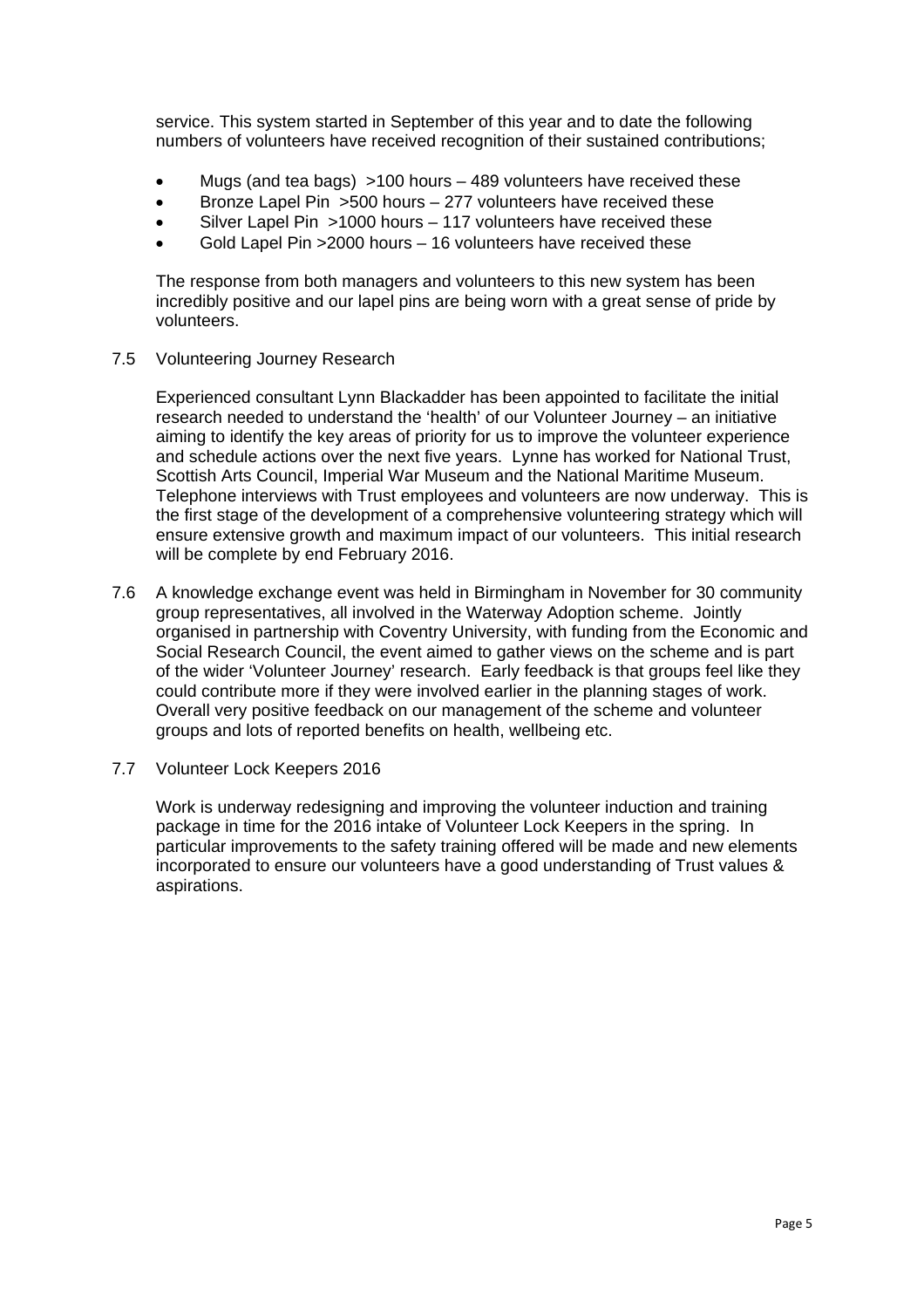#### **8.0 EDUCATION & INTERPRETATION**

8.1 Number of children involved in activities to end December 33,174. Target for this year is 50,000. The education team have experienced some staff illness and an unexpected resignation and this has had a negative impact on numbers of school visits. However the team are confident, and have plans in place, to recover from this in the spring and meet the ambitious target set for the year.

#### 8.2 Sandford Award

Bingley Five Rise Locks, Foxton Locks and the National Waterways Museum have earned the prestigious Sandford Award. Education staff and volunteer collected their well-deserved at a Sandford Award Ceremony at the London Transport Museum in December.



8.3 New Team of Explorers in Burnley

A new team of Explorers volunteers has been recruited and trained in Burnley. The team of five have 8 water safety assemblies booked for January and will be looking to book further assemblies and Build a Canal sessions in the New Year. Education resources specific to Burnley have been developed including a local Build a Canal set, handling items, loan box for schools and a canal trail.

8.4 Canal Fish Schools Week in Coventry

Over 100 children took part in our two day joint venture with the Angling Team in October. Each class took part in an angling taster session led by a local youth coach, an Explorers guided walk of Coventry Basin, a habitats activity and our water safety 'Spot the Hazards' activity. Many of the children had never visited a canal before and were amazed by the number of fish species found in the canal.

8.5 Royal Wolverhampton School Visit their Local Lock Stoppage

Three classes from Kings Albans School braced the weather with waterproofs and wellies to see their local lock de-watered. They investigated a number of artefacts found in the lock, including coins, old bottles, pottery, boater's windlasses and even bullets from the war.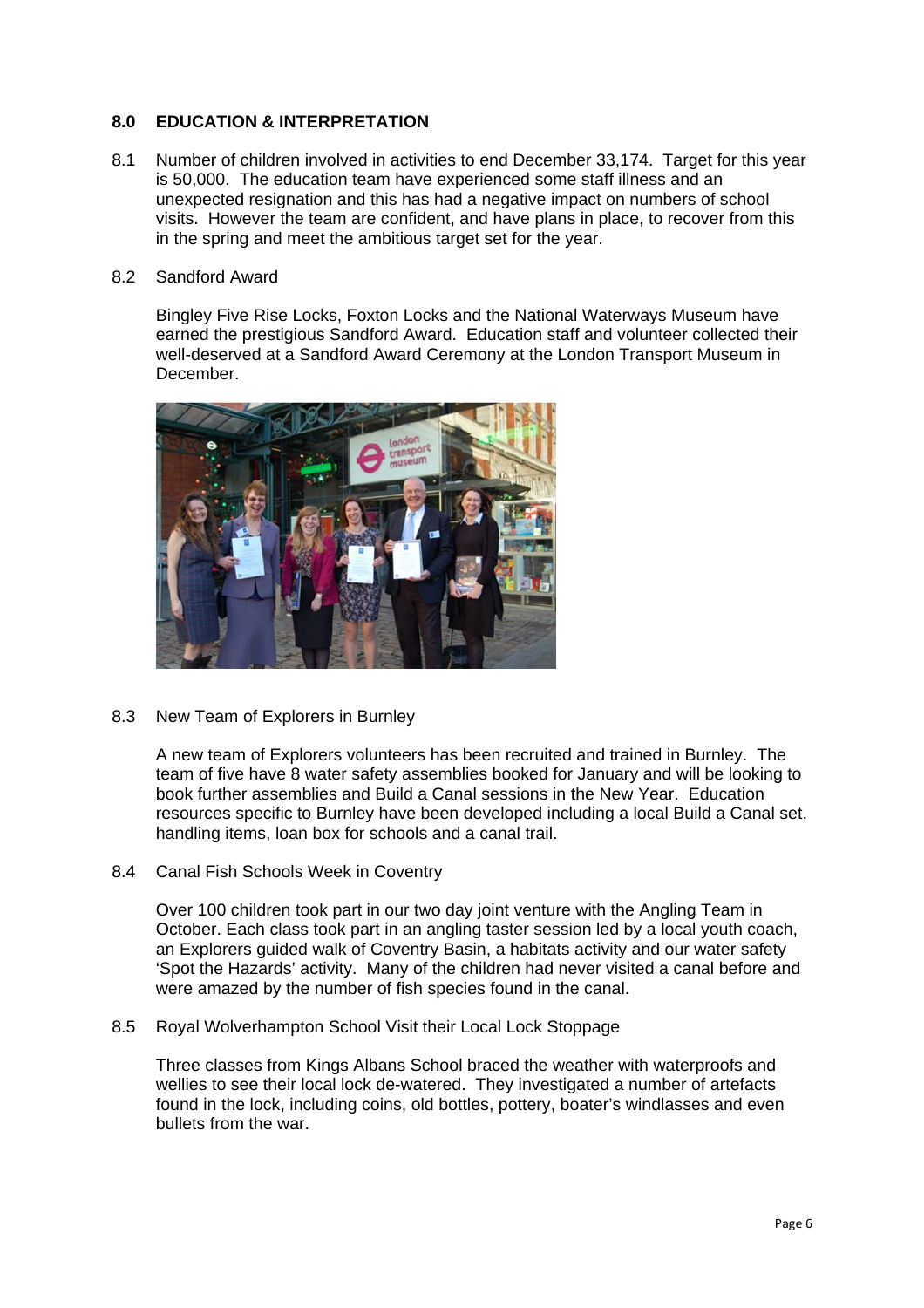

Explorers' volunteers John Nelson and Gill Hellings met each class at school to lead our Water Safety and Build a Canal activities, followed by a guided walk along the canal to see the lock stoppage. Simon Turner and his team led the children through the lock chamber explaining the canals original use for carrying cargo by boat and the reason for present maintenance works to the lock itself.

8.6 Peak Forest Tramway Archaeology and Open Day



Recent research carried out for our project discovered that Benjamin Outram's Peak Forest Tramway site in Marple is of Regional Historical Significance. We ran a very successful community archaeology dig at the site to discover what remained from 19th to 30<sup>th</sup> October. Week 1 saw 180 primary school children from the local area and across Stockport attend to dig, including a class from Cale Green Primary School, who have an average of 31% of their children in receipt of Pupil Premium, which is above the national average.

Across both weeks we've had a total of 57 volunteers. 26 adults and 24 children came for one day, and 7 adults (including 2 young people) volunteered throughout the weeks, clocking up 30 days of volunteering between them.

On Sunday 1st November we welcomed 100 visitors to our Open Day, with finds, activities, digging, and guided tours of the dig, including a visit from 'George Ashton' a Lime burner, working and living in Oldknow's Marple Lime Kilns in 1851.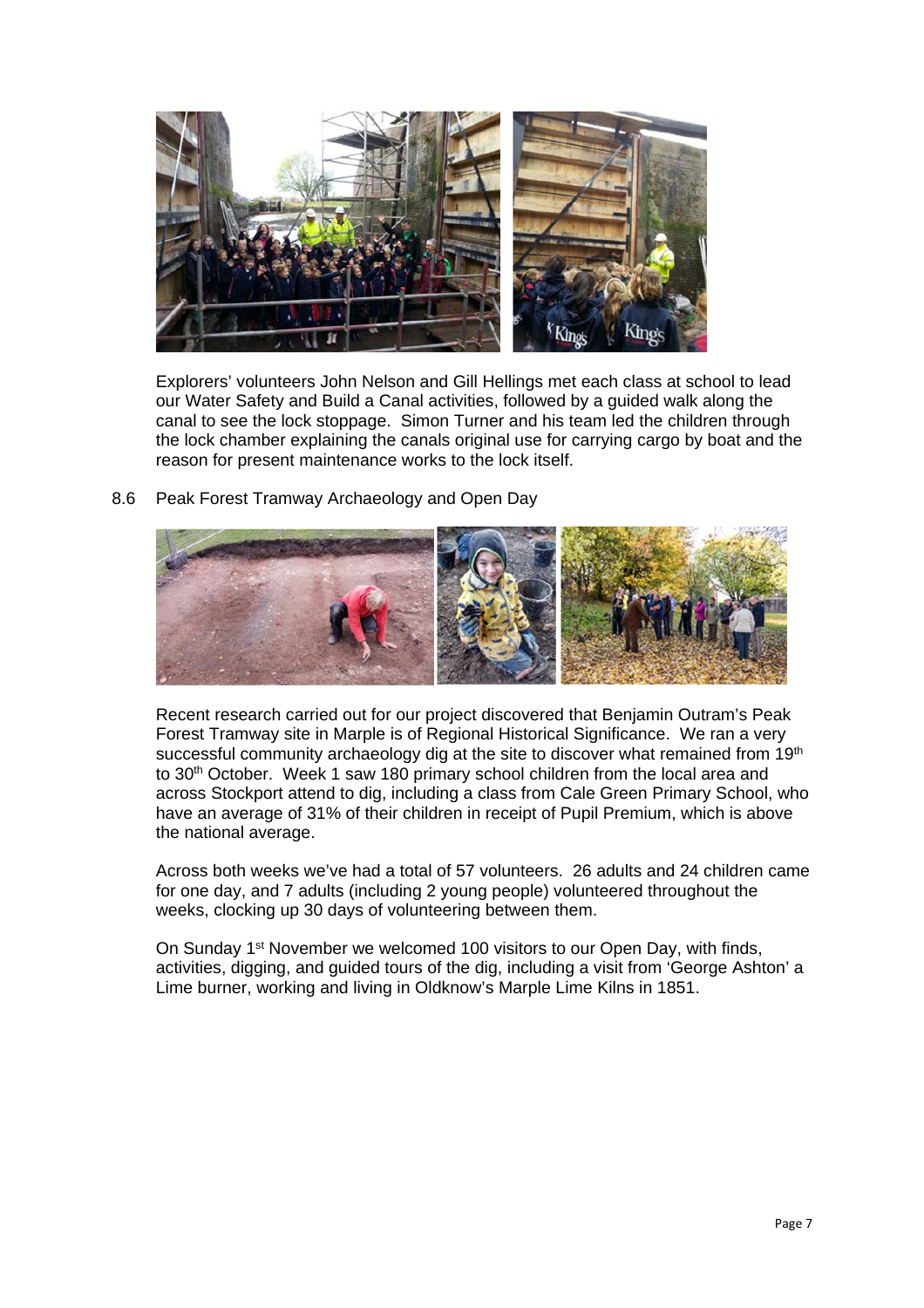8.7 The New Navvies: Roadshow and Film Show Success



In 1965, the Peak Forest Canal Society produced a film called The New Navvies, a campaign film showing the possibilities of canals as leisure destinations and promoting the work of volunteers to save them. It made it all the way to Westminster! On November 28th 2015, 50 years later, with support from the film maker who lives locally, we screened this film at Marple Library, and 72 people from across the North West came to view it. We also received donations of items for our online archive and gathered memories to create a base for our future oral histories project.

8.8 Museum Takeover Day at National Waterways Museum



On 20<sup>th</sup> November we took part in Museum Takeover Day. This is an initiative which was started by the charity Kids in Museums. It is an annual event on which museums, galleries and arts organisations invite young people in for the day and give them a meaningful role. Children make decisions and get involved in the life of the organisation. It is a great way for the museum to build our profile locally and nationally through traditional and social media coverage as well as strengthening community partnerships. This day launched our campaign to keep our local schools and communities engaged with the museum during the winter closure. We have worked really closely with museum staff from other departments to put the day together. Pupils worked with our archive, collections, management and boatyard teams; taking on real jobs and effectively running the museum!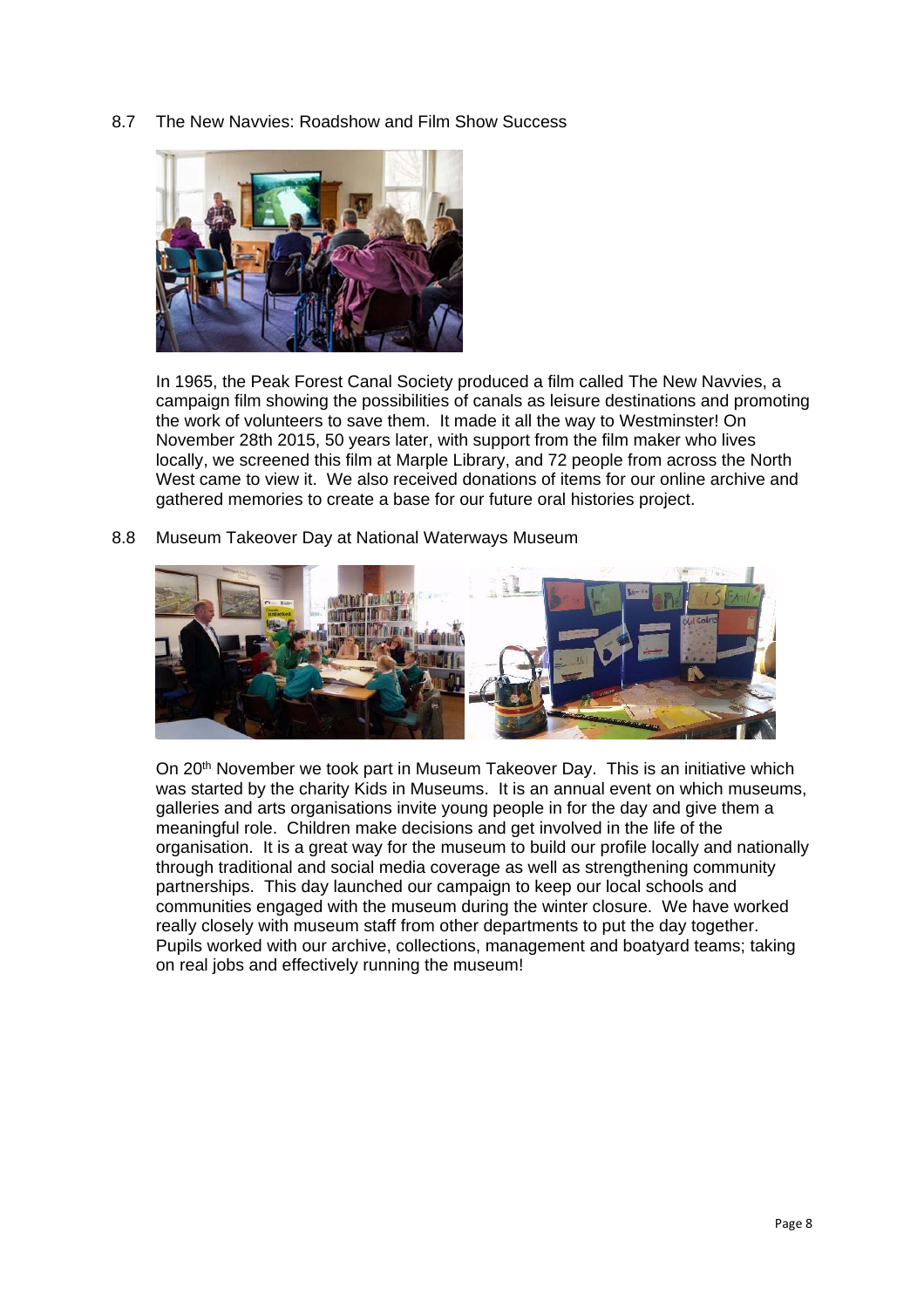#### 8.9 STEM and Rolls Royce Partnership



Working in partnership with Rolls Royce graduate programme, the team have trialled their new STEM programme (Science, Technology, Engineering and Mathematics) in schools. STEM is a key part of the new curriculum so the team have created a programme which will complement what schools, particularly secondary, are teaching in the classroom. The programme consists of five STEM related activities, all of which have been designed by Rolls Royce graduates. They focus around erosion, water pollution, water pressure, gaging and a SCADA game. These have now been trialled, tweaked and given the seal of approval from secondary school students across the midlands.

#### **9.0 YOUTH ENGAGEMENT**

The newly appointed central youth team are underway Commercially confidential material removed

Following a successful meeting with Duke of Edinburgh Award in Windsor, the Trust to become an approved activity provider for the Award. Commercially confidential material removed .

9.1 Youth Safeguarding Training

A learning programme to increase the confidence and capability of Trust staff to engage young people safely and effectively has now been developed and will be ready for launch in January 2016. The blended programme of e-learning and face to face workshops aims to increase the confidence and capability of Trust staff to engage young people safely and effectively. The e-learning package, which includes short video bogs from a range of Trust employees, is capable of being viewed and used by all volunteers and staff.

#### 9.2 The Desmond Family Coast to Coast Canoe Trail - Leeds Liverpool Canal

This five year Commercially confidential material removed youth engagement project is progressing well and is on target to achieve ambitious targets by the end its first year (end Dec 2015). Recent activities included the continuation of canoe build sessions and a number of youth social action days, in addition to a 'Santa' event in December. The project has generated a significant amount of local press interest and coverage including from BBC Inside Out which will be running a 20 minute feature on the project in the New Year.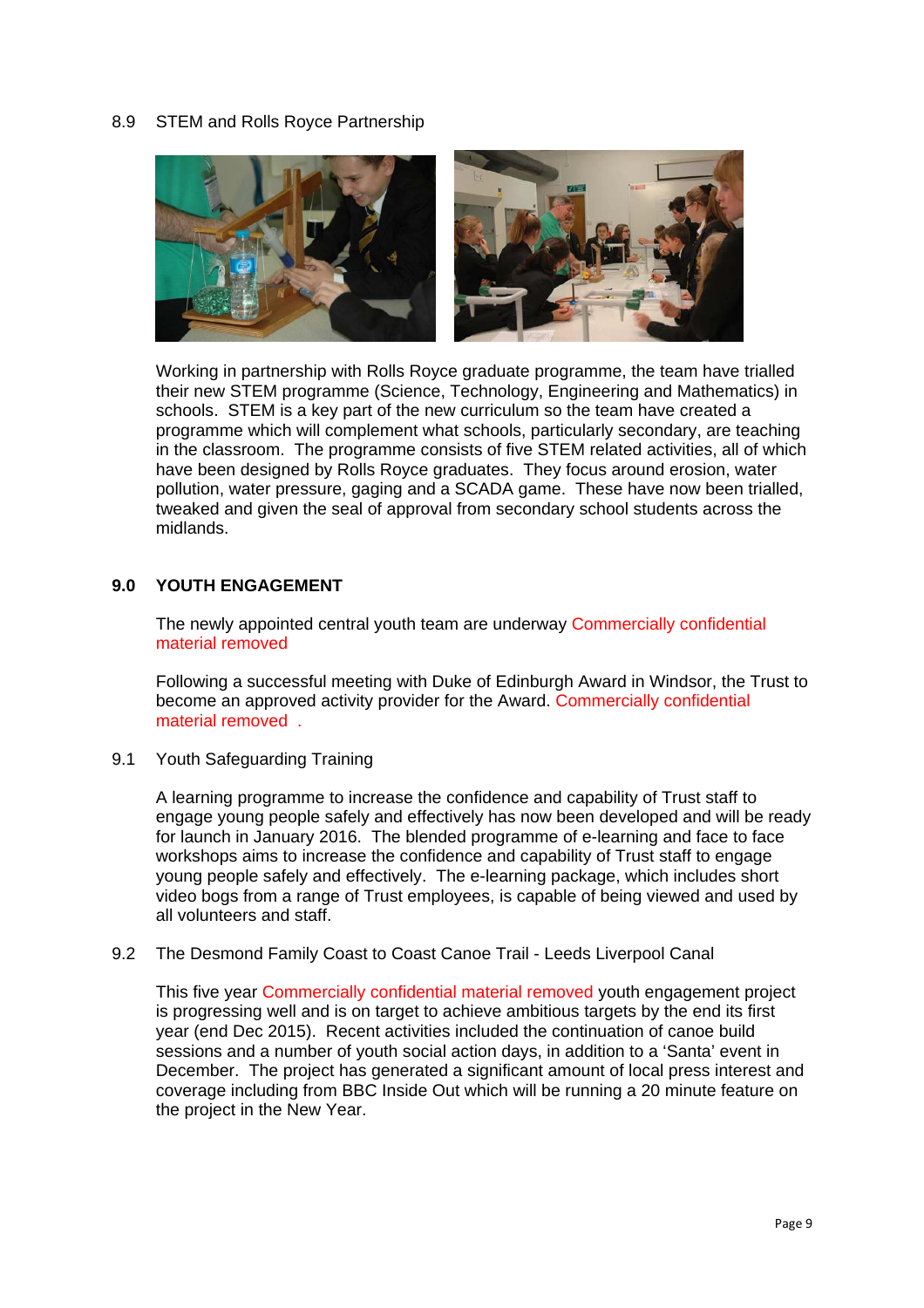

#### 9.3 Uprising / SLYNCS

Our partnership with this well-established youth organisation in Burnley ends in December 2015. In total 110 young people (exceeding the target of 90) have participated over the 12 months of the project. Examples of the types of youth-led environmental social action projects carried out include;

- Being trained as peer facilitators by the Trust's Education Team and delivering the "build a canal" workshop in schools and youth groups across Blackburn with Darwen
- Designing an artist's brief working alongside the Super Slow Way team to recruit for artists to work on them on issues relating to their communities and the canal
- Carrying out a range of practical activities by the canal all year round through a Canal Adoption.

#### 9.4 Construction Youth Trust

A pilot youth project in partnership with the Construction Youth Trust took place in London over 3 days in November. The project aimed to test a new model of youth engagement and aimed to broaden young people's understanding of STEM career opportunities, whilst at the same time giving them the opportunity to view a major lock stoppage and meet Trust employees/experts on site. The project went well with 10 young people completing the three days STEM awareness course and meeting a range of Trust employees from the engineering, heritage, project management and community engagement teams. A second project will be delivered with CYT in 2016. Once this is complete consideration will be given to a national project which the Trust and CYT will jointly seek funding for.

9.5 Construction Youth Trust

The dates for the pilot partnership with the Construction Youth Trust have now been confirmed for November 2015 to coincide with planned winter works. CYT staff are working with the Trust's Youth, Volunteering, Project Management and Engineering teams to develop the detail of the 3 day youth STEM educational programme, linking to our maintenance works.